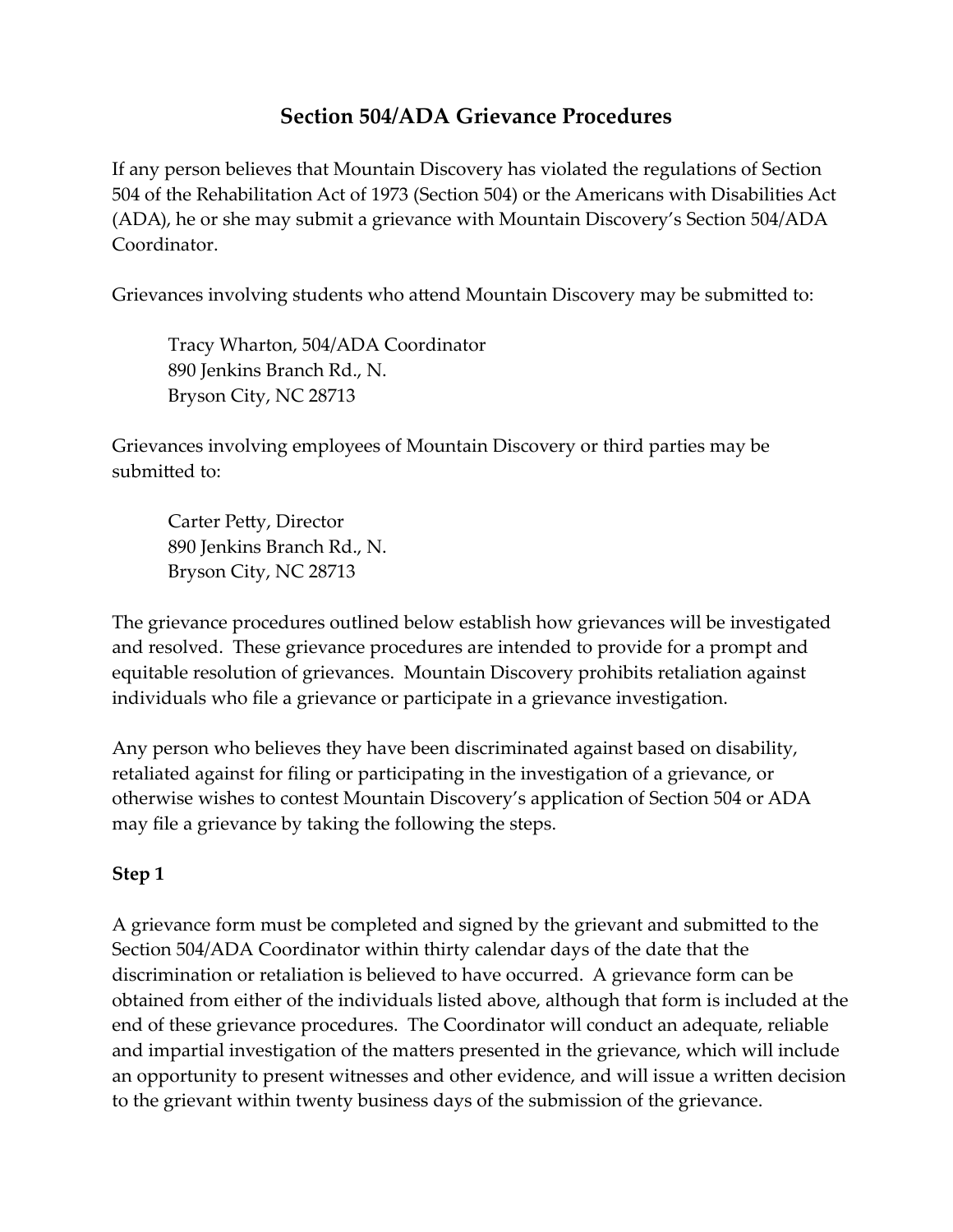### **Step 2**

If the grievant wishes to appeal the decision of the Section 504/ADA Coordinator, the grievant may submit a signed statement of appeal to the Director within ten business days after receipt of the Coordinator's response. The Director will review the grievance and all evidence obtained in connection with the grievance and issue a written decision to the grievant within fifteen business days of the submission of the appeal.

### **Step 3**

The grievant may file a complaint with the U.S. Department of Education's Office for Civil Rights (OCR) at any time before or after the grievance. The OCR regional office that has jurisdiction over schools in North Carolina is located at the following address: U.S. Department of Education, Office for Civil Rights, District of Columbia Office, 400 Maryland Avenue, SW, Washington, DC 20202-1475 and can be reached at (202) 453-6020 (ph), (202) 453-6021 (fax) or by email at  $OCR.DC@ed.gov$  $OCR.DC@ed.gov$  $OCR.DC@ed.gov$ . The web</u> addresses for OCR are <http://www2.ed.gov/about/offices/list/ocr> (the Office) and <http://www2.ed.gov/about/offices/list/ocr/complaintintro.html> (to file a complaint).

Approved by the Board, 8-25-2016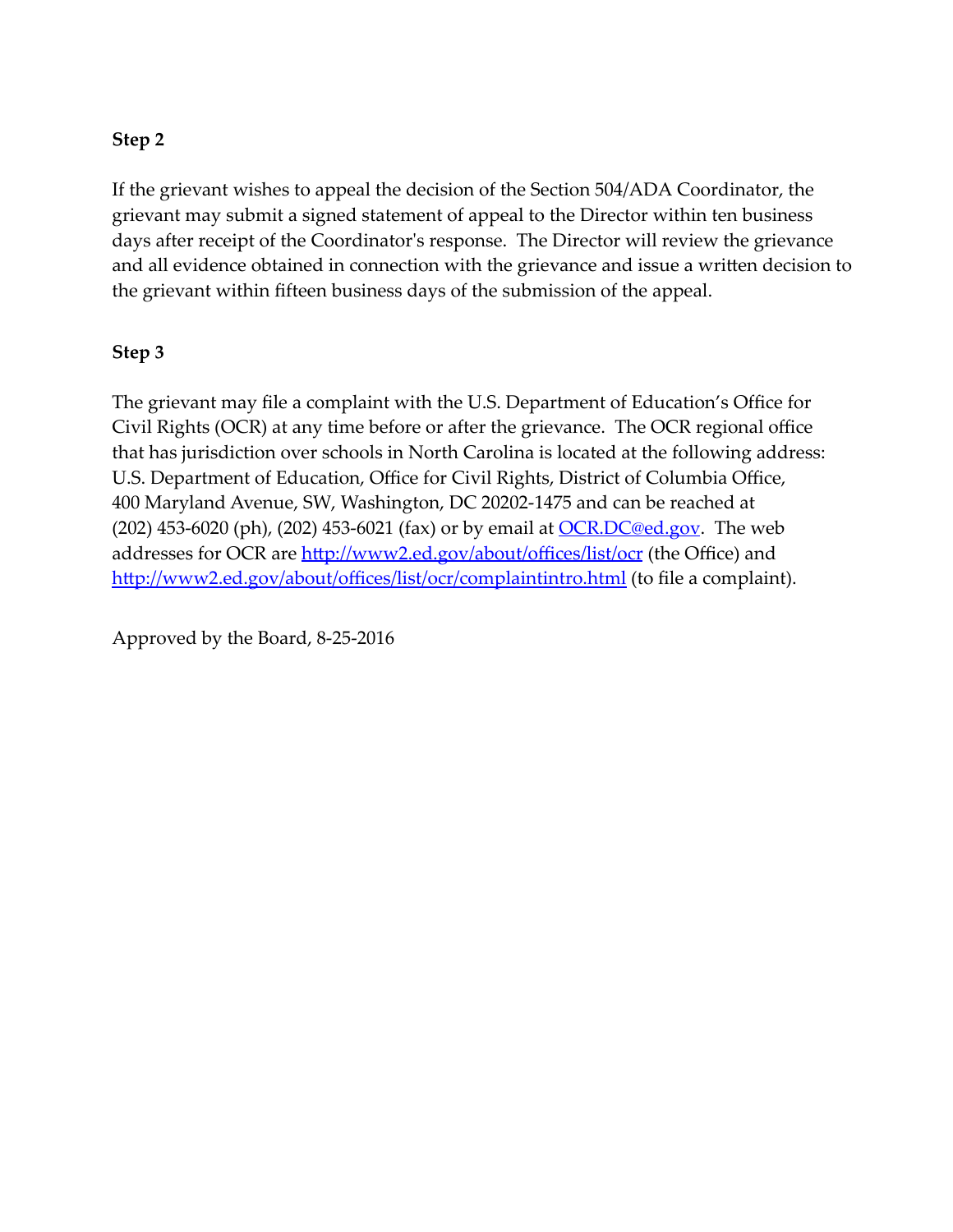# SECTION 504/ADA GRIEVANCE FORM

|     | I. Name of Person on Whose Behalf the Grievance is filed: ______________________                                                                                                                                               |
|-----|--------------------------------------------------------------------------------------------------------------------------------------------------------------------------------------------------------------------------------|
|     |                                                                                                                                                                                                                                |
|     |                                                                                                                                                                                                                                |
|     |                                                                                                                                                                                                                                |
|     | Phone: 2008 and 2008 and 2008 and 2008 and 2008 and 2008 and 2008 and 2008 and 2008 and 2008 and 2008 and 2008 and 2008 and 2008 and 2008 and 2008 and 2008 and 2008 and 2008 and 2008 and 2008 and 2008 and 2008 and 2008 and |
|     |                                                                                                                                                                                                                                |
| II. | <b>SUMMARY OF GRIEVANCE:</b>                                                                                                                                                                                                   |
|     |                                                                                                                                                                                                                                |
|     |                                                                                                                                                                                                                                |
|     |                                                                                                                                                                                                                                |
|     |                                                                                                                                                                                                                                |
|     | (Use reverse side or attach additional pages if more space is needed)                                                                                                                                                          |
|     | Names or positions of others affected by the possible violation:                                                                                                                                                               |
|     | Your suggestions for resolving the grievance:___________________________________                                                                                                                                               |